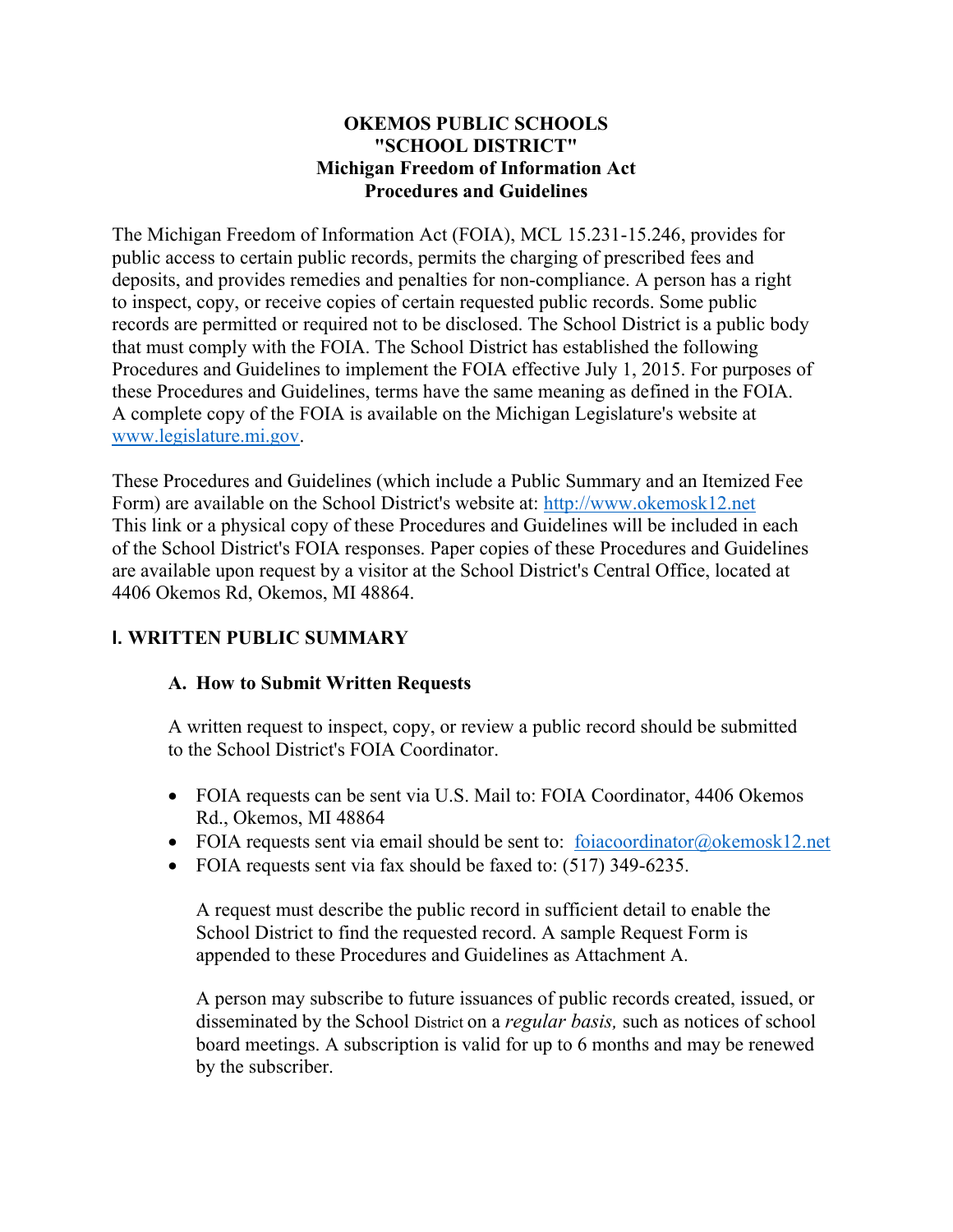In lieu of paper copies, the requestor may stipulate that the School District provide non-exempt public records on non-paper physical media, electronically mailed, or otherwise electronically provided. The School District is not required to produce non-exempt public records on non-paper physical media if the School District lacks the technological capability necessary to provide the requested records on the particular non-paper physical media stipulated in the particular instance. The School District is not required to use non-paper physical media *provided by the requestor* and to safeguard the School District's information technology infrastructure, shall not do so.

A person may request a certified copy of a public record.

## **B. Explanation of Written Responses**

The School District will respond to a written request under the FOIA within 5 business days (excluding weekends and legal holidays) after the School District receives the written request, unless otherwise agreed to in writing by the requestor. The FOIA defines the date of receipt by the School District differently depending upon how the request was delivered to the School District (e.g., hand-delivery, regular mail, email, facsimile).

The School District will respond to a request by doing one of the following: (a) granting the request; (b) issuing a written notice denying the request; (c) granting the request in part and issuing a written notice denying the request in part; or (d) issuing a notice extending for not more than 10 business days the period during which the School District will respond to the request. The School District shall not issue more than 1 notice of extension for a particular request.

If a requestor asks for information that is available on the School District's website, the School District will notify the requestor in its response where the records may be found on its website. Paper copies of public records available on the School District's website will be made available upon request, but a fee may be charged as explained in Section II and on the detailed fee itemization form.

The School District will provide reasonable facilities for a requestor to inspect nonexempt public records. The facilities will be available during the School District's normal business hours. The FOIA Coordinator will establish rules regulating the manner in which records may be inspected to protect the School District's records from loss, alteration, mutilation, or destruction, or to prevent undue interference with the School District's normal operations.

If a request is denied in whole or in part, the School District will include in the written notice of denial an explanation of the basis for the denial and, if applicable, a certificate that the public record does not exist under the name given by the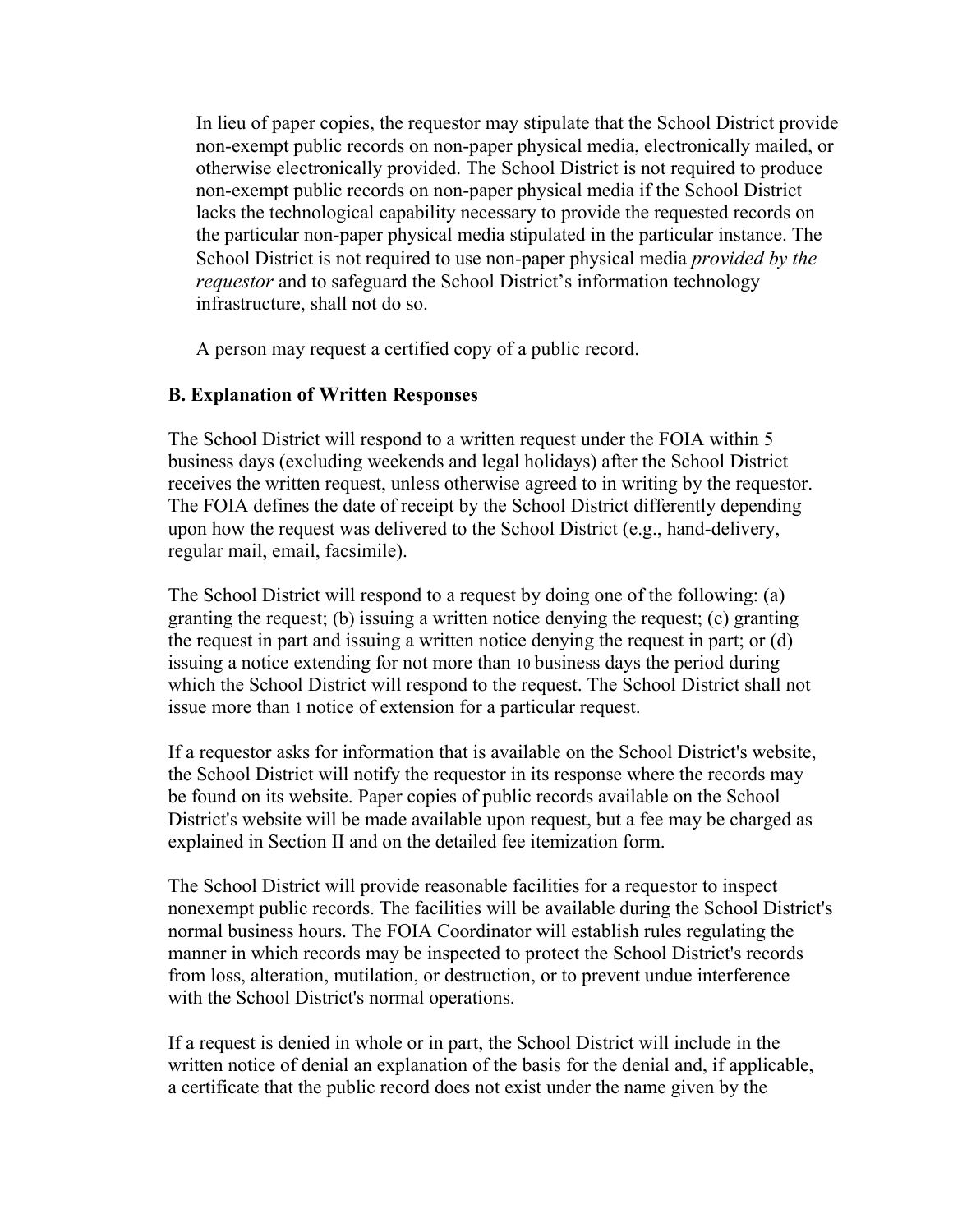requestor or by another name reasonably known to the School District. A sample Certificate of Non-Existence of Public Record is appended as Attachment B. If a public record or information is separated and exempt from disclosure (redacted), the School District will describe generally the material exempted unless that description would reveal the contents of the exempt information and thus defeat the purpose of the exemption.

## **C. Deposit Requirements**

Where the School District estimates that the fee authorized under the FOIA and these FOIA Procedures and Guidelines for responding to a request will exceed Fifty Dollars (\$50.00), the School District may require a good-faith deposit from the requestor before providing the requested records. A good-faith deposit shall not exceed one-half (1/2) of the total estimated fee and shall include a detailed itemization of estimated fee amounts. The FOIA Coordinator will provide the requestor with a detailed itemization of the allowable fees estimated to be incurred by the School District to process the request. The School District will include with its request for good-faith deposit a best efforts estimate of the time frame within which the School District will provide the requested public records. The timeframe estimate is not binding on the School District but will be made in good faith and the School District will strive to be reasonably accurate.

If a requestor previously requested public records from the School District, and if the School District made the requested public records available on a timely basis but was not paid in full the total estimated fee for that previous request, the School District may, to the extent permitted by the FOIA, require a deposit of up to 100% of the estimated fee for the subsequent request(s).

## **D. Fee Calculations**

The FOIA permits the School District to charge six fee components: (a) labor costs of searching for, locating, and examining public records; (b) labor costs of separating or deleting (redacting) exempt information from non-exempt information; (c) labor costs to duplicate or publish requested public records; (d) actual costs of paper copies (not to exceed 10 cents per sheet for standard 8-1/2 by 11 or 8-1/2 by 14 sheets of paper); (e) actual costs of non-paper physical media (e.g., flash drive, CD) if requested and if the School District has the technological capability to comply; and (f) actual costs of postal delivery. For more detailed information about the School District's fee calculations, including fee reductions for untimely responses, see Section II.D of the Procedures and Guidelines and Attachment C, Detailed Itemization of Fee Amounts Form. The FOIA Coordinator will require that payment be made in full for the allowable fees before the requested records are made available.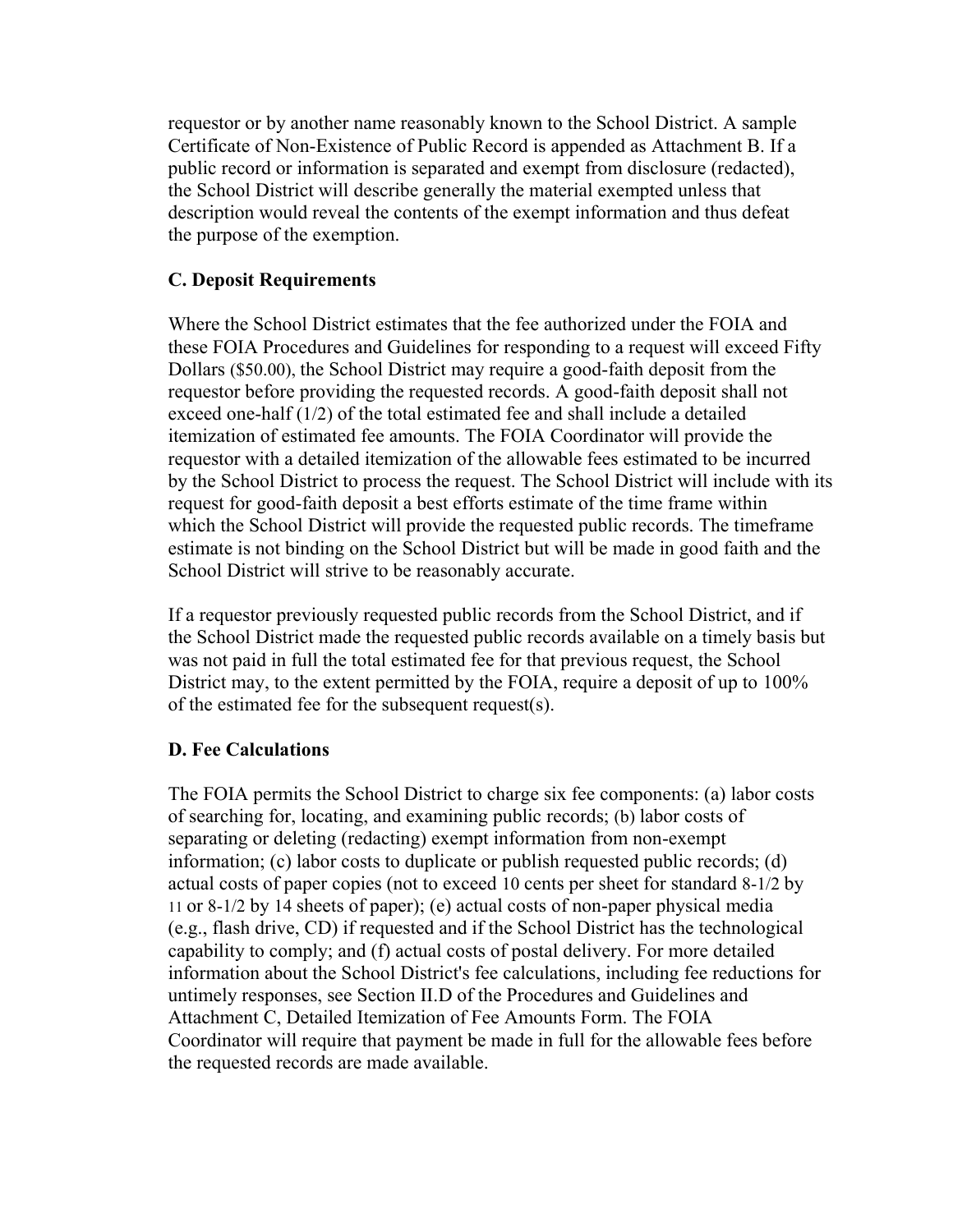1. **Fee Waivers.** A search for a public record may be conducted or copies of public records may be furnished without charge or at a reduced charge if the School District determines that a waiver or reduction of the fee is in the public interest because searching for or furnishing copies of the public records can be considered as primarily benefiting the general public.

2. **Discounts.** Under the following circumstances, a public record search shall be made by the School District and a copy of a non-exempt public record shall be furnished without charge for the first \$20.00 of the fee:

a. If an individual who is entitled to information under the FOIA:

• submits an affidavit stating that the individual is receiving specific public assistance or is unable to pay the fee because of indigence and stating that the individual is not making the request in conjunction with outside parties in exchange for payment or other remuneration; and

• that individual has not previously received discounted copies of public records from the School District twice during the same calendar year.

b. If a nonprofit corporation formally designated by the State of Michigan to carry out activities under subtitle C of the Developmental Disabilities Assistance and Bill of Rights Act of 2000, Public Law 106-402, and the Protection and Advocacy for Individuals with Mental Illness Act, Public Law 99-319, or their successors, submits a request that meets all of the following requirements:

• Is made directly on behalf of the organization or its clients;

• Is made for a reason wholly consistent with the mission and provisions of those laws under section 931 of the Mental Health Code, 1974 PA 258, MCL 330.1931; and

• Is accompanied by documentation of its designation by the state, if requested by the School District.

## **E. Avenues for Challenge** and Appeal

1. **Challenge to Record Denial.** If the School District fails to respond to a FOIA request or makes a final determination to deny all or a portion of a request, the requesting person may submit an appeal to the School District'S Board of Education or may commence an action in the circuit court for the county in which the public record or one of School District's offices is located. See Section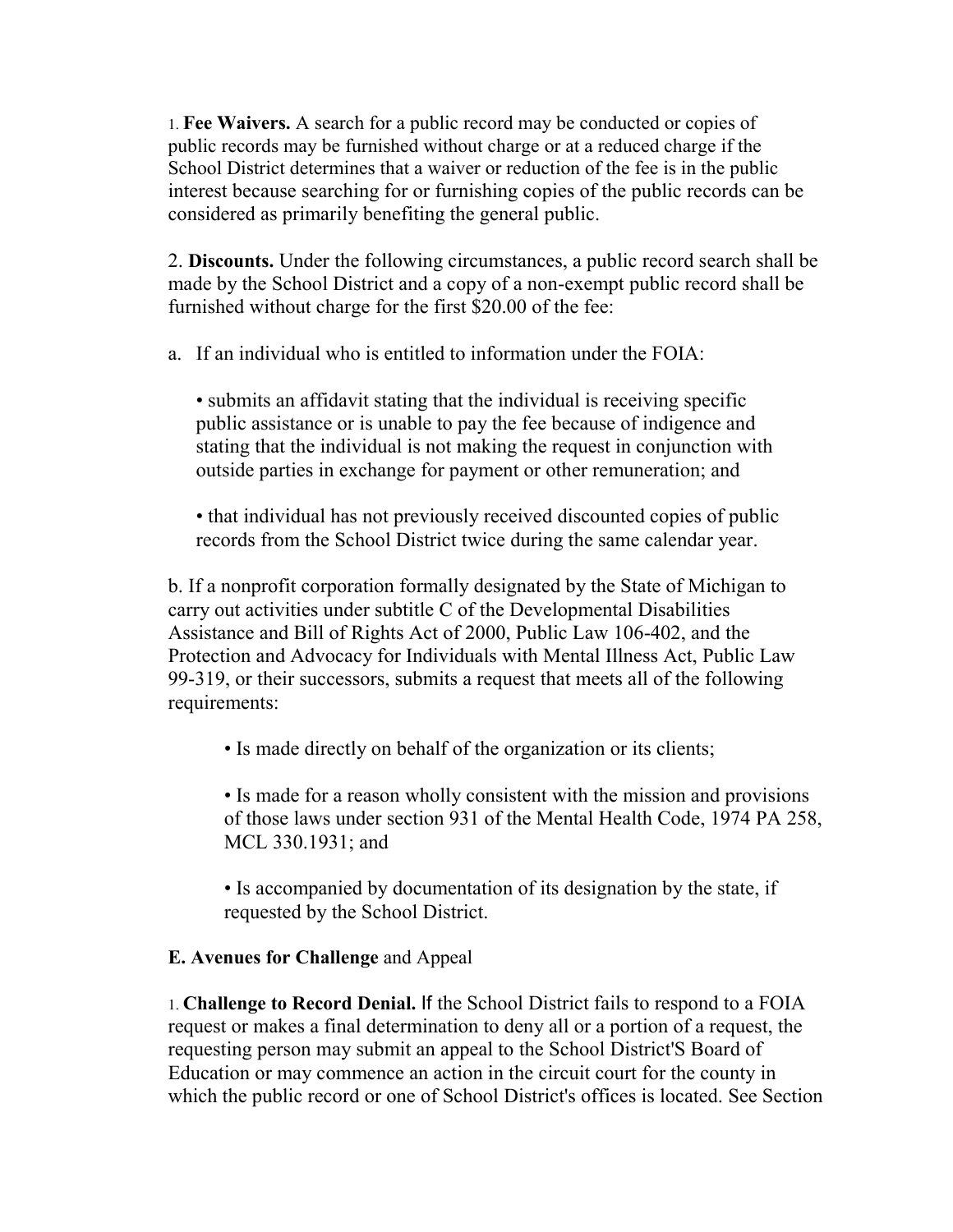II.E of these FOIA Procedures and Guidelines for a more detailed explanation of the procedures and timelines for appealing a record denial.

2. **Challenge to Fee.** If the School District requires a fee that requestor believes exceeds the amount permitted under the FOIA or the School District's publicly available procedures and guidelines, the requesting person may commence an action in the circuit court for the county in which the public record or one of School District's offices is located. See Section II.E of these FOIA Procedures and Guidelines for a more detailed explanation of the procedures and timelines for a fee appeal.

## **II. PROCEDURES & GUIDELINES**

## **A. Requests**

1. All "persons," except those persons incarcerated in state or local correctional facilities, are entitled to submit a FOIA request to the School District. A "person" is defined for purposes of the FOIA to mean "an individual, corporation, limited liability company, partnership, firm, organization, association, governmental entity, or other legal entity."

2. A FOIA request is a *written* request to inspect, copy, or receive copies of a public record. A request must describe the public record in sufficient detail to enable the School District to find the requested record. The School District suggests that requestors use the sample Request Form appended as Attachment A.

3. FOIA requests must be in writing. If, however, a person makes an oral request for information that is available on the School District's website, and if the employee to whom the request is. directed knows that the information is available on the School District's website, that employee must inform the requesting person that the information is available on the School District's website.

4. The School District's FOIA Coordinator is responsible to process requests to inspect, copy, or receive copies of public records. FOIA requests should be sent to the School District's FOIA Coordinator.

- FOIA requests can be sent via U.S. Mail to: FOIA Coordinator, 4406 Okemos Rd., Okemos, MI 48864
- FOIA requests sent via email should be sent to: [foiacoordinator@okemosk12.net](mailto:foiacoordinator@okemosk12.net)
- FOIA requests sent via fax should be faxed to: (517) 349-6235.
- $\bullet$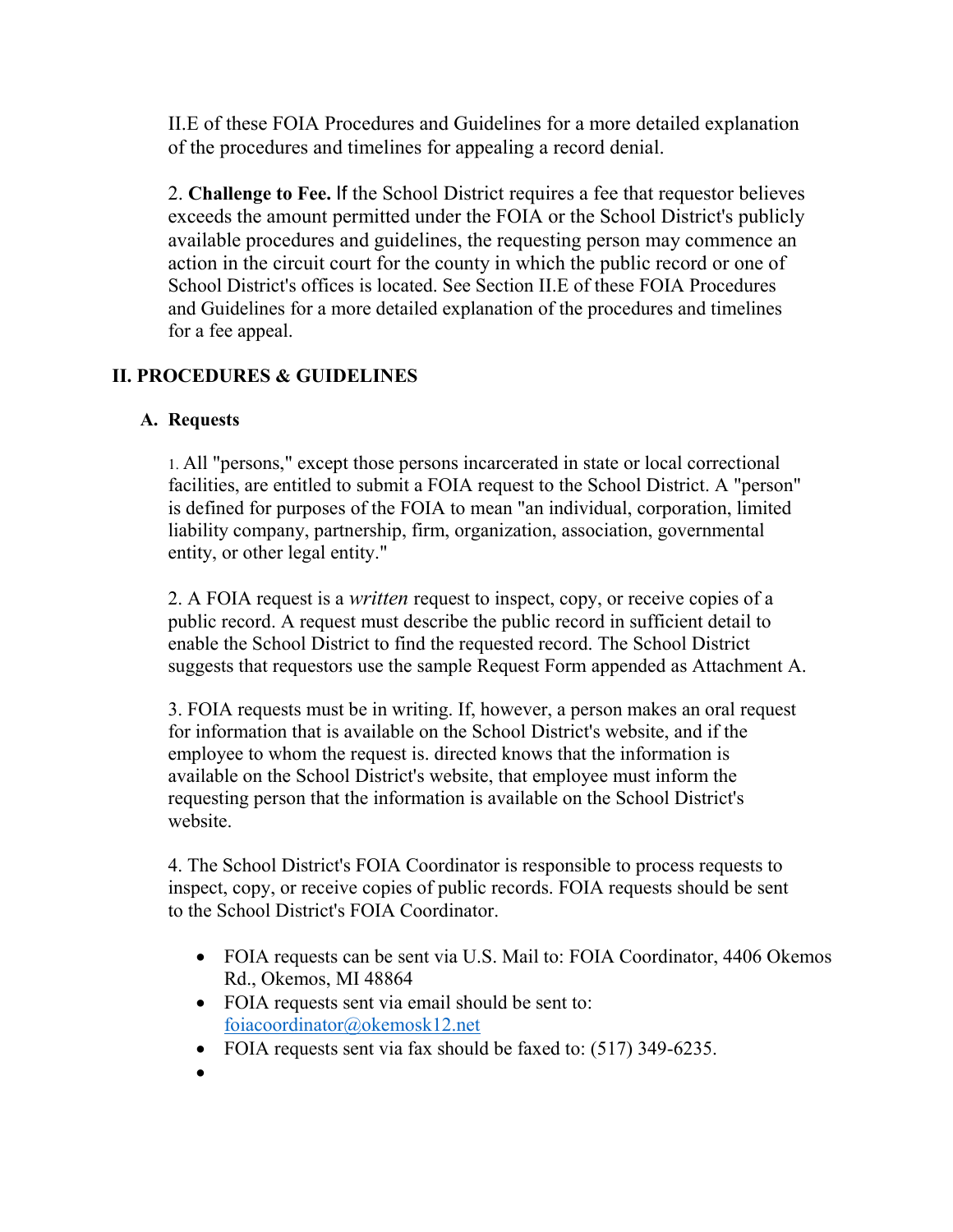If an employee of the School District receives a written request to inspect, copy, or receive copies of a public record, the employee should promptly forward the request to the School District's FOIA Coordinator. A requestor is not required to use the School District's sample Request Form, or to include the word "FOIA" in the request. Therefore, all written requests to inspect, copy, or receive copies of records should be promptly forwarded to the FOIA Coordinator for review.

5. The FOIA Coordinator shall keep a copy of all written requests for public records received by the School District on file for a period of at least one year.

6. A person may subscribe to future issuances of public records created, issued or disseminated on a regular basis, such as notices or agendas of school board meetings. In all other respects, if the requested public record does not exist as of the date requested, the School District has no obligation under the FOIA to create the requested record or to provide a copy if created at a later date. A subscription is valid for up to 6 months and may be renewed by the subscriber.

7. The FOIA Coordinator shall, upon written request, furnish a certified copy of a public record to the requestor.

## **B. Responses.**

1. Unless otherwise agreed to in writing by the person making the request, the School District must respond to a written request under the FOIA within 5 business days (excluding weekends and legal holidays) after the School District receives the request by doing one of the following:

- a. Granting the request;
- b. Sending written notice denying the request;

c. Granting the request in part and issuing a written notice denying the request in part; or

d. Issuing a notice extending for not more than 10 business days the period during which the School District will respond to the request. The School District shall not issue more than 1 notice of extension for a particular request.

2. If a request is denied in whole or in part, the School District must include in the written notice of denial an explanation of the basis for the denial and, if applicable, a certificate that the public record does not exist under the name given by the requestor or by another name reasonably known to the School District. A sample Certificate of Non-Existence of Public Record is appended as Attachment B.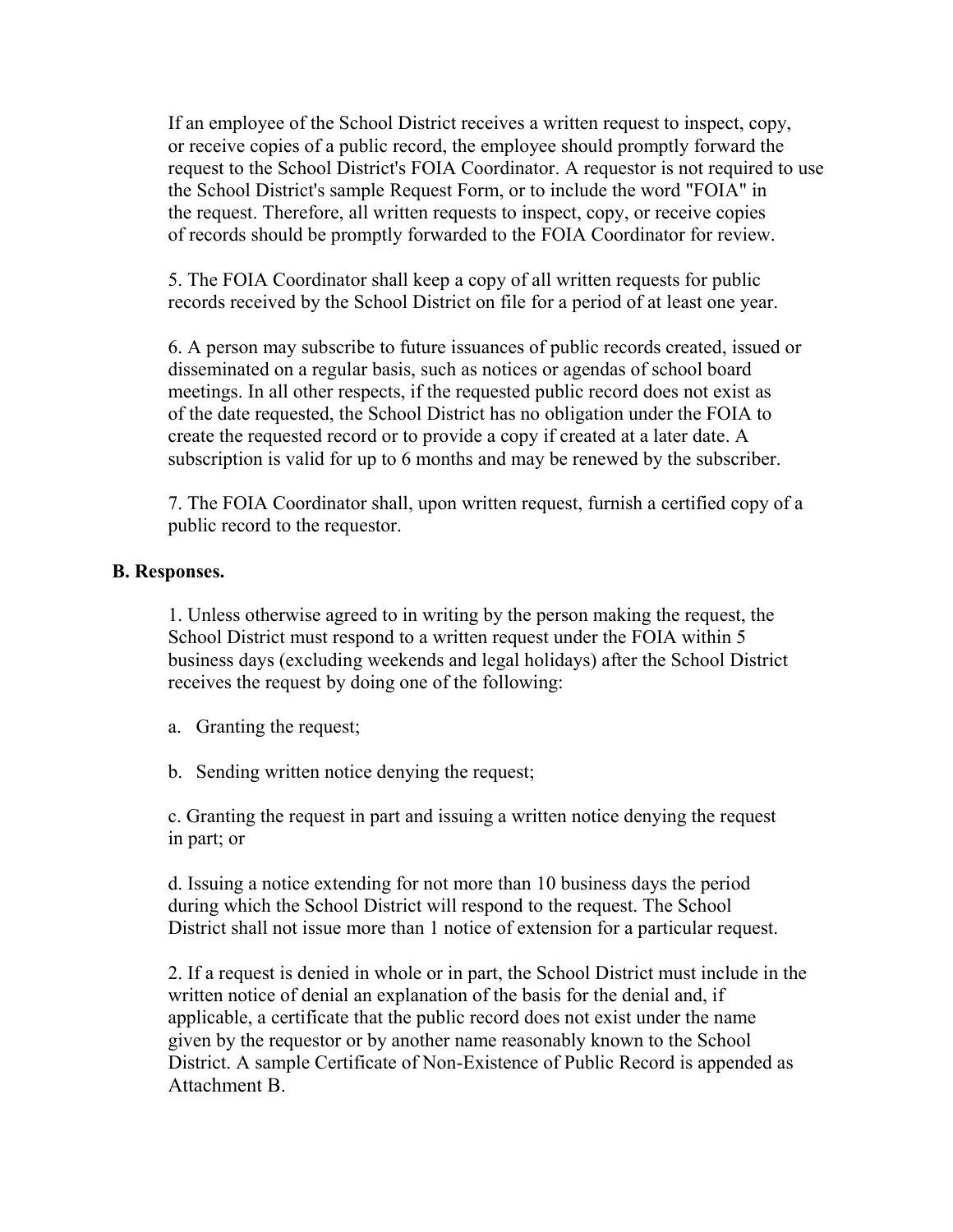a. Exemptions to disclosure are set forth in Section 13 of the FOIA, MCL 15.243, which is available on the Michigan Legislature's website at [www.legislature.mi.gov.](http://www.legislature.mi.gov/)

b. If a public record or information is separated and exempt from disclosure (redacted), the School District will describe generally the material exempted unless that description would reveal the contents of the exempt information and thus defeat the purpose of the exemption.

3. The trigger date for responding to a FOIA request depends upon the manner in which the request was delivered. A request sent by mail or delivered by hand is received for purposes of the FO IA on the day it arrives at the School District.· A request sent bye-mail, fax, or other electronic means is received for purposes of the FOIA 1 business day after the date on which it was electronically transmitted. If a request is sent by email and is diverted to the School District spam or junk mail folder, the request is not received until day after the date it is discovered in the spam or junk mail folder. The FOIA Coordinator shall include in the School District's records both the time that a written request was delivered to its spam or junk-mail folder and the time that the School District first became aware of that request. The School District shall review the FOIA Coordinator's spam or junk mail folder at least once every 30 days.

4. If a request is fully granted, the School District will provide copies of, or an opportunity to inspect, all the public records that were requested, upon payment of the appropriate fee (if any). No pages will be left out, and nothing will be redacted.

5. The School District will provide reasonable facilities for a requestor to inspect non-exempt public records. The facilities will be available during the School District's normal business hours. The FOIA Coordinator will establish rules regulating the manner in which records may be inspected to protect the School District's records from loss; alteration, mutilation, or destruction, or to prevent undue interference with the School District's normal operations.

6. The FOIA identifies numerous specific exemptions to disclosure. If a request includes information that is exempt from disclosure, the School District will provide a written response and list the reason(s) why the record(s) or portions of records will not be disclosed. The School District will include a link to, or a copy of, these Written Procedures and Guidelines (including the Public Summary and Attachments) with each denial.

7. If a request is partially denied, it means that some records or parts of records will be disclosed, but some records or parts of records will not be disclosed. The School District will provide copies of, or an opportunity to inspect, the nonexempt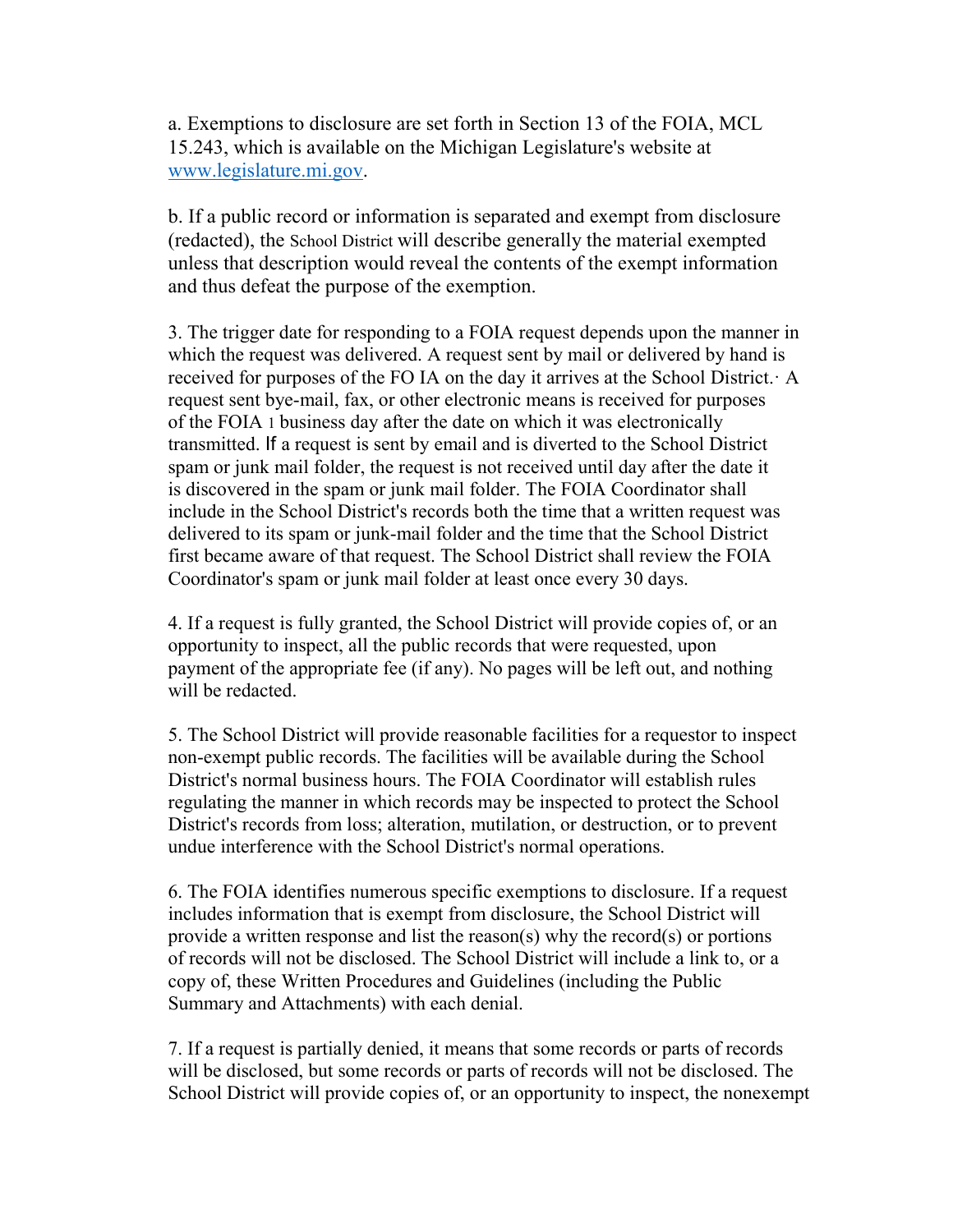records, but exempt information (which may consist of entire documents, pages, or information on a page) may be withheld or redacted. The School District will include in the written notice of denial-in-part an explanation of the basis for the denial-in-part and, if applicable, a certificate that one or more of the public records does not exist under the name given by the requestor or by another name reasonably known to the School District. The School District will include a link to, or copy of, these Written Procedures and Guidelines (including the Public Summary and Attachments) with each denial.

8. Failure of the School District to respond to a FOIA request within the prescribed timelines constitutes denial of the request. The fee that the School District is permitted to charge will be reduced by 5% per day, up to a 50% reduction, if the failure to timely respond was willful or intentional, or if the request included language described in the FOIA as readily conveying a FOIA request. (See Section II. D, Fees).

9. The FOIA does not require the School District to create any records, or to make compilations, summaries, or reports of existing records. If a request seeks records that do not exist, the School District· will certify that no records responsive to the request exist under the name or description provided in the request or another name known to the School District. (See sample Certificate of Non-Existence of Public Record appended as Attachment B).

10. If a request asks for information that is available on the School District's website, the School District will notify the requestor in its response where the records may be found. If a requestor seeks paper copies of information available on the website, the School District may charge the fees noted below and on the detailed fee itemization form, except that there will be no charge for separating exempt from nonexempt material.

11. In lieu of paper copies, the requestor may stipulate that the School District provide non-exempt public records on non-paper physical media, by electronic mail, or other electronic means. The School District is not required to produce non-exempt public records on non-paper physical media if the School District lacks the technological capability necessary to provide the requested records on the particular non-paper physical media stipulated in the particular instance. The School District is not required to use non-paper physical media provided by the requestor and, to safeguard the School District's information technology infrastructure, shall not do so.

## **C. Deposit Requirements**

1. Where the School District estimates that the fee authorized under the FOIA and these FOIA Procedures and Guidelines for responding to a request will exceed Fifty Dollars (\$50.00), the School District may require a good-faith deposit from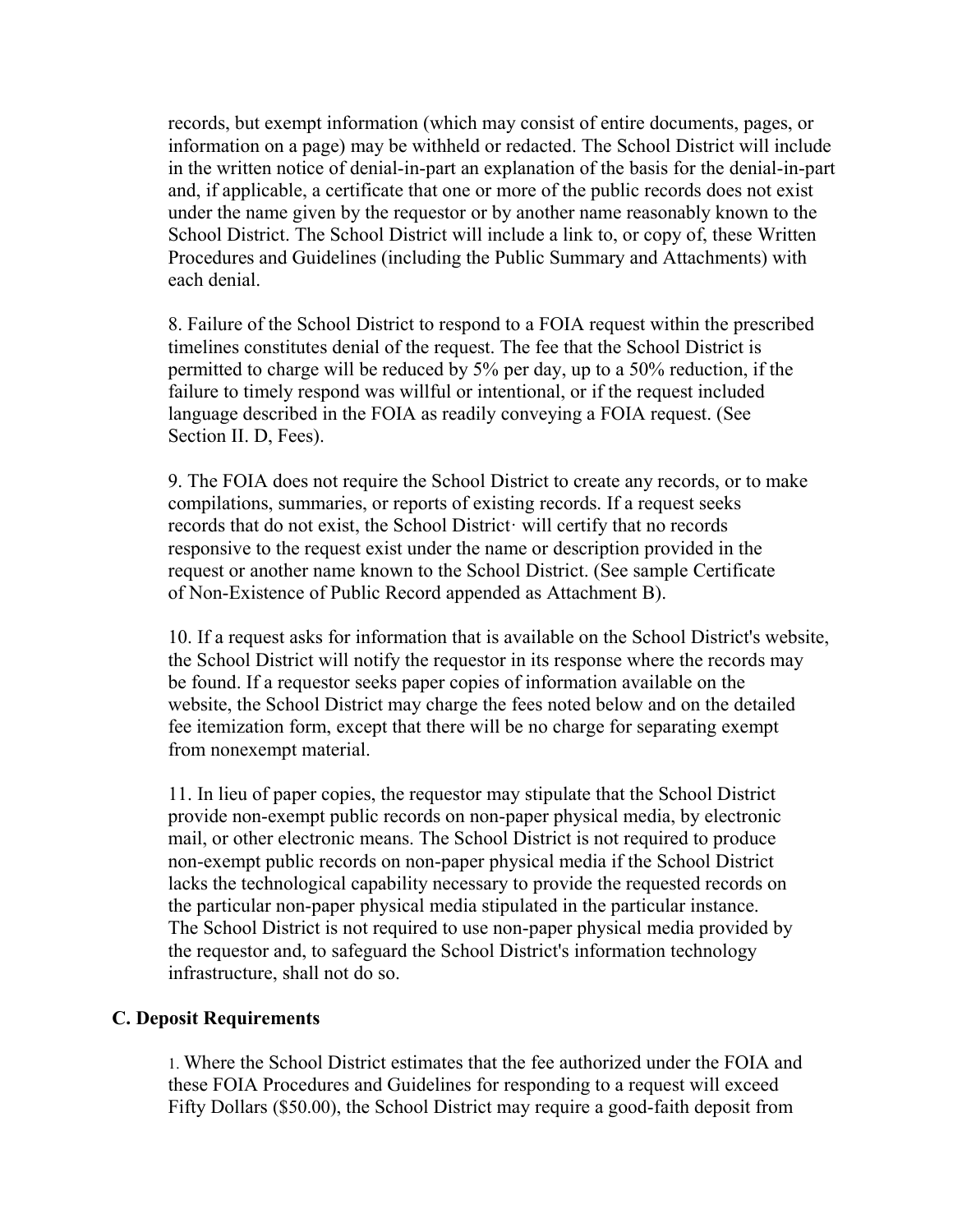the requestor before providing the requested records. A good-faith deposit shall not exceed one-half (1/2) of the total estimated fee and shall include a detailed itemization of estimated fee amounts. The FOIA Coordinator shall provide the requestor with a detailed itemization of allowable fees estimated to be incurred by the School District to process the request. The School District shall include with its request for good-faith deposit a best efforts estimate of the time frame within which the School District will provide the requested public records. The timeframe estimate is not binding on the School District, but the estimate will be made in good faith and the School District will strive to be reasonably accurate.

2. If a requestor previously requested public records from the School District, and if the School District made the requested public records available on a timely basis but was not paid in full the total estimated fee for that previous request, the School District may, to the extent permitted by the FOIA, require a deposit of up to 100% of the estimated fee for the subsequent request(s).

### **D. Fees**

1. A fee shall not be charged for the cost to search, examine, review, and delete/separate/redact exempt from non-exempt information unless failure to charge a fee would result in unreasonably high costs to the School District. In determining whether such costs are "unreasonably high," the School District will consider, on a case-by-case basis, the estimated costs given the volume and complexity of the request relative to the usual or typical costs incurred by the School District in responding to FOIA requests.

2. Fees are calculated using the detailed fee itemization form appended to these Guidelines and Procedures as Attachment C. The School District charges the following fees:

a. *Labor costs incurred for searching for, locating, and examining public records.* Labor costs are calculated in 15-minute increments (rounded down) and will not exceed the hourly rate of the lowest-paid employee capable of searching for, locating, and examining the public records. No overtime will be charged unless requested by the requestor, approved by the School District, and included on the fee itemization form. The hourly rate of the lowest-paid employee capable of searching for, locating, and examining particular records may vary depending upon the nature of the records sought and the corresponding qualifications or authorizations required to search for, locate, or examine the requested record. All charges will be noted on the fee itemization form.

b. *Labor costs for separating and deleting exempt information from nonexempt information.* Labor costs are calculated in 15-minute increments (rounded down) and will not exceed the hourly rate of the lowest-paid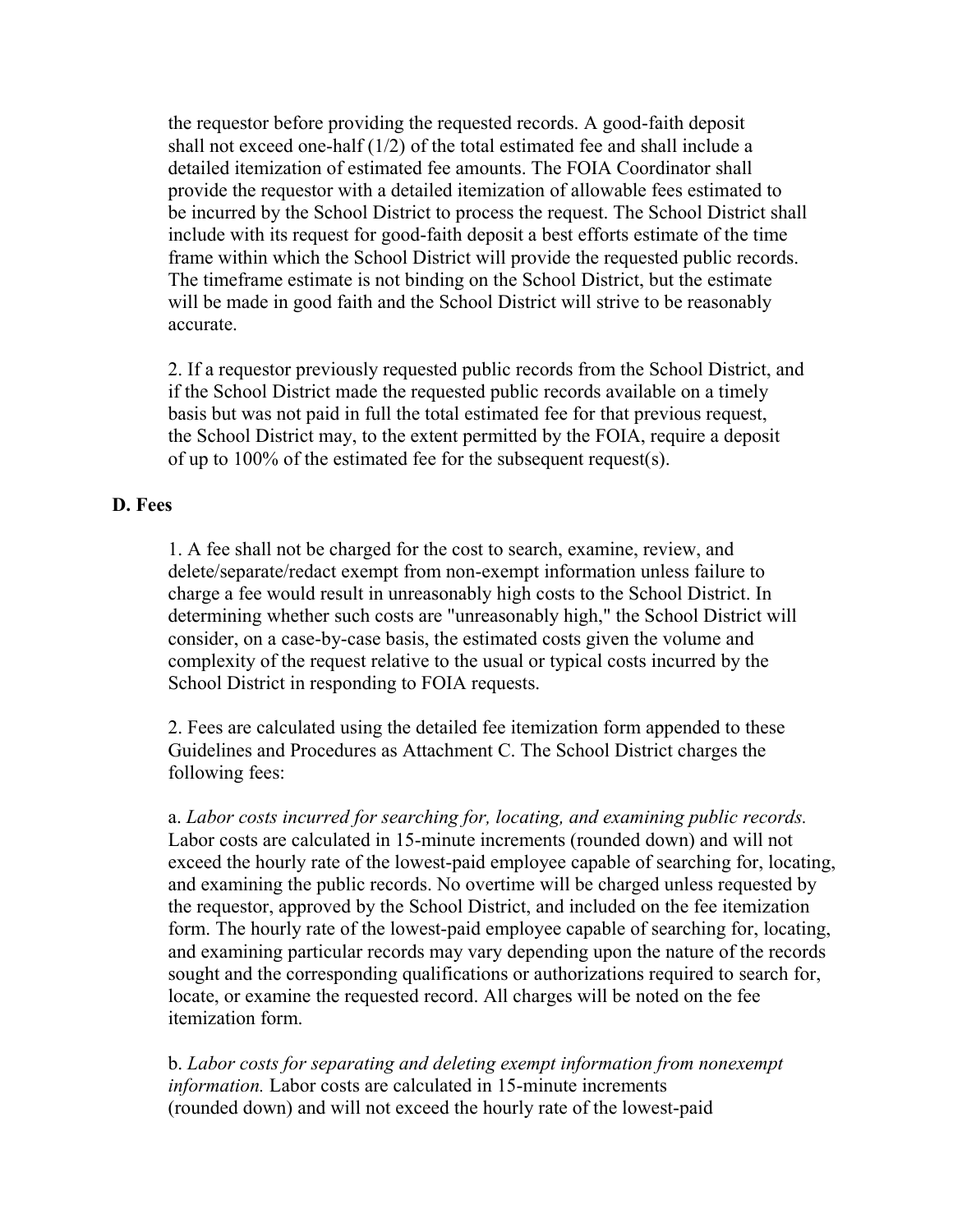employee capable of separating and deleting material that is exempt from disclosure from information that is non-exempt from disclosure. No overtime will be charged unless requested by the requestor, approved by the School District, and included on the fee itemization form. The hourly rate of the lowest-paid employee capable of separating and deleting exempt information from non-exempt information may vary depending upon the nature of the records sought and the corresponding qualifications or authorizations required to separate and redact exempt information from non-exempt information. If the School District FOIA Coordinator determines on a case-by-case basis that no employee of the School District is capable of separating and deleting exempt from nonexempt material, the School District may engage a contracted services provider and charge labor costs. Such labor costs shall be calculated in 15-minute increments (rounded down) and the hourly rate shall not exceed 6 times the state minimum wage. All charges will be noted on the fee itemization form.

c. *Costs for non-paper physical media.* A requestor may stipulate that records be produced on non-paper physical media (e.g., on a flash drive or CD). If the School District has the technological capabilities to comply with the request for production on non-paper physical media, the School District may charge the actual and most reasonably economical cost of the requested non-paper physical media and the cost of non-paper physical media shall be included on the fee itemization form.

d. *Actual cost of duplication for paper records*. The School District will charge the actual cost of duplication (not to exceed 10 cents per sheet) for 8-1/2 by 11-inch sheets of paper or 8-1/2 by 14-inch sheets of paper. The actual cost of duplication will be charged for non-standard-sized sheets of paper and may exceed 10 cents per sheet. The School District shall utilize the most economical means available for making copies of public records, including using double-sided printing, if cost saving and available.

e. *Actual labor costs for duplication or publication*. The School District's charges for duplication or publication 'will not exceed the hourly rate of the lowest-paid employee capable of duplicating or publishing the records. The hourly rate of the lowest-paid employee capable of duplicating or publishing records may vary depending on the nature of the records sought. Duplication or publication fees are calculated in fifteen (15) minute increments (rounded down). All charges will be noted on the fee itemization form.

f. *Postal delivery charges*. The School District may charge the costs of the least expensive form of postal delivery. If a requestor asks for expedited mailing, and if the School District agrees to provide expedited mailing, the actual costs of the expedited mailing may be charged and must be included on the fee itemization form.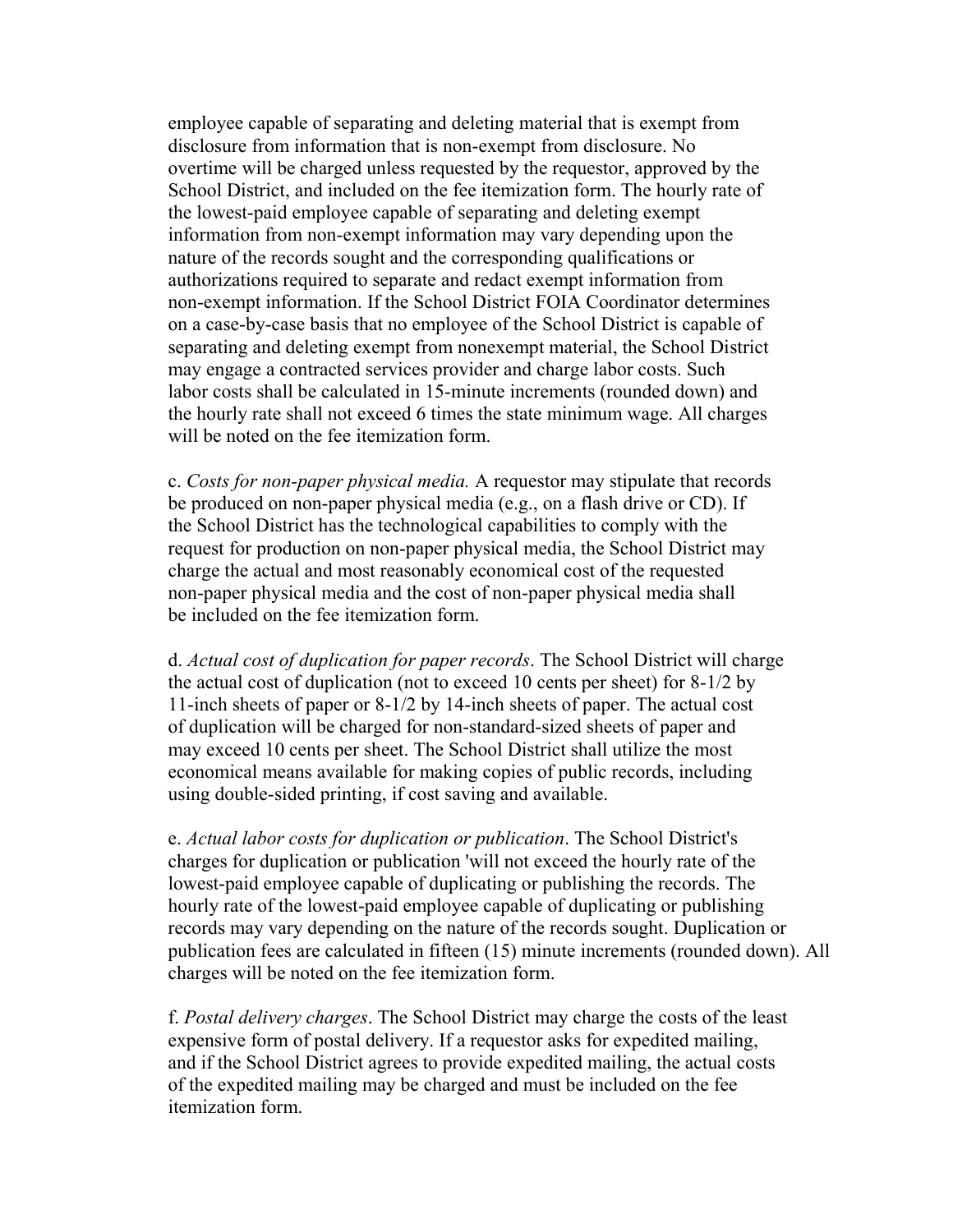g. *Fringe benefits*. The School District may add to the labor charges described above the actual cost of the public employee's fringe benefits, up to 50% of the labor costs. Fringe benefits must be noted on the fee itemization form.

h. *Overtime wages*. No overtime will be charged unless requested by the requestor, approved by the School District, and included on the fee itemization form.

3. Each of the fee components described above must be specifically listed on the fee itemization form. A completed copy of the fee itemization form will be included with the response to the request. A copy of the fee itemization form is appended to these Written Procedures and Guidelines as Attachment C.

4. **Fee Reductions**. If the FOIA Coordinator does not respond to a written request within the timeframes required by the FOIA, the School District will reduce the charges for labor costs otherwise permitted under the FOIA and these Procedure and Guidelines by 5% for each day the School District exceeds the time permitted for a response to the request, up to a maximum 50% reduction, if either of the following applies:

- The late response was willful and intentional.
- The written request included language that conveyed a request for information within the first 250 words of the body of a letter, facsimile, electronic mail, or electronic mail attachment, or specifically included the words, characters, or abbreviations for "freedom of information," "information," "FOIA," "copy," or a recognizable misspelling of such, or appropriate legal code reference for this act, on the front of an envelope, or in the subject line of an electronic mail, letter, or facsimile cover page. If a fee reduction is required, the School District will fully note the fee reduction on the detailed itemization of fees (Attachment C).

5. **Payment**. The FOIA Coordinator will require that payment be made in full for the allowable fees before the requested records are made available.

6. **Fee Waivers**. A search for a public record may be conducted, or copies of public records may be furnished, without charge or at a reduced charge if the School-District determines, in its discretion, that a waiver or reduction of the fee is in the public interest because searching for or furnishing copies of the public records can be considered as primarily benefiting the general public.

7. **Discounts**. Under the following circumstances, a public record search shall be made by the School District and a copy of a non-exempt public record shall be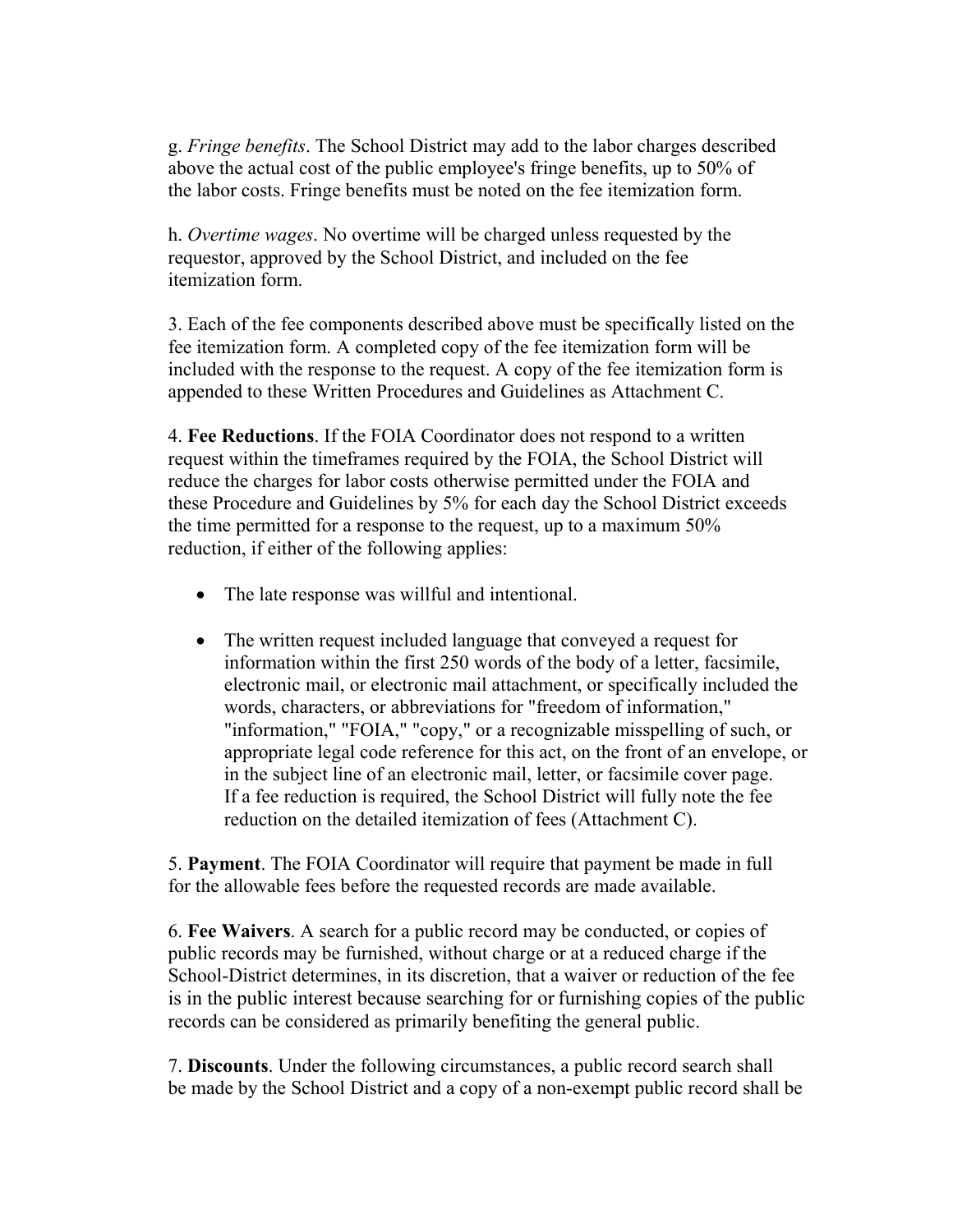furnished without charge for the first \$20.00 of the fee:

- a. If an individual who is entitled to information under the FOIA:
	- submits an affidavit stating that the individual is receiving specific public assistance or is unable to pay the fee because of indigence and stating that the individual is not making the request in conjunction with outside patties in exchange for payment or other remuneration; and
	- that individual has not previously received discounted copies of public records from the School District twice during the same calendar year.

b. If a nonprofit corporation formally designated by the State of Michigan to carry out activities under subtitle C of the Developmental Disabilities Assistance and Bill of Rights Act of 2000, Public Law 106-402, and the Protection and Advocacy for Individuals with Mental Illness Act, Public Law 99-319, or their successors, submits a request that meets all of the following requirements:

- Is made directly on behalf of the organization or its clients;
- Is made for a reason wholly consistent with the mission and provisions of those laws under section 931 of the Mental Health Code, 1974 PA 258, MCL 330.1931; and
- Is accompanied by documentation of its designation by the state, if requested by the School District.

## **E. Appeals**

A requestor may appeal any denial of records or any fee charged for public records.

1**. Challenge to Record Denial.** If the School District denies a request for records, the requestor may either:

• Appeal to the School District's Board of Education; or

• Commence an action in the circuit court in Ingham county within 180 days of the denial.

a. If the requestor appeals to the Board of Education, the appeal must specifically state the word "appeal" and state the reasons) that the denial should be reversed. The following rules apply to record denial appeals to the board of education: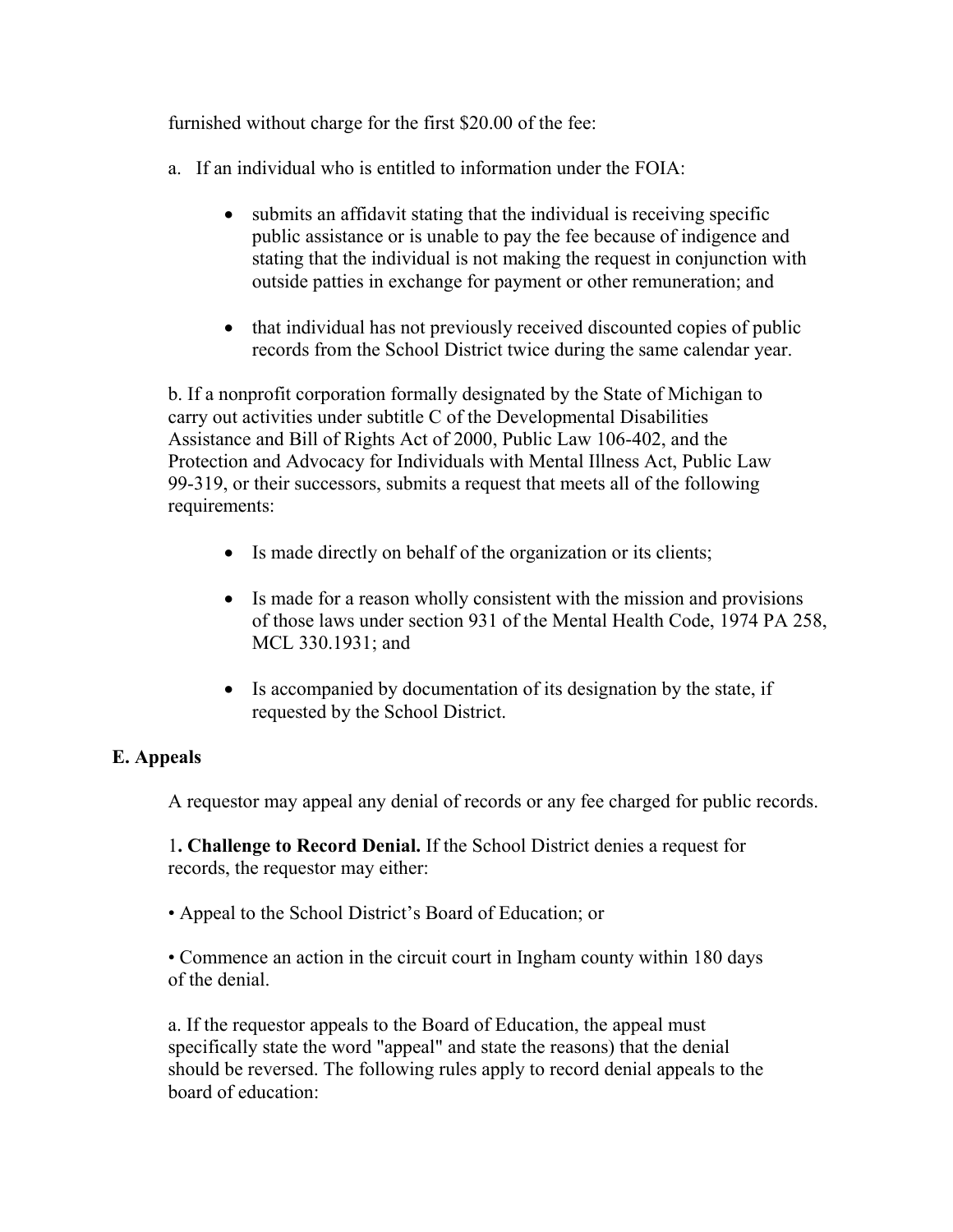i. An appeal is not "received" until the first regularly scheduled board meeting after the appeal is submitted.

ii. Within 10 business days after receiving the appeal, the Board of Education will do one of the following:

- A. Reverse the denial;
- B. Issue written notice upholding the denial;
- C. Reverse the denial in part and issue written notice upholding the denial in part; or
- D. Issue written notice extending the time for response by not more than 10 business days

iii. If the Board of Education fails to respond in a timely manner to the written appeal, or upholds all or a portion of the disclosure denial that is the subject of the written appeal, the requestor may seek judicial review by commencing a civil action in circuit court.

b. A requestor is not required to submit an appeal to the Board of Education before commencing a civil action in circuit court to challenge a disclosure denial. If a circuit court determines that the requested record is not exempt from disclosure, the court will order the School District to cease withholding or to produce all or a portion of the public record determined to have been wrongfully withheld. If the court determines that a disclosure denial was arbitrary and capricious, willful and intentional, or made in bad faith, the court will order that the School District pay a civil fine to the state and punitive damages to the requestor. If a person asserting the right to inspect, copy, or receive a copy of all or a portion of a public record prevails in an action commenced in the circuit court, the court shall also require that the School District pay the requestor's reasonable attorneys' fees, costs, and disbursements. If the requestor or the School District prevails in part, the court may, in its discretion, award the School District all or an appropriate portion of reasonable attorneys' fees, costs, and disbursements.

2. **Challenge to Fee**. If the School District requires a fee (defined to include a deposit) that requestor believes exceeds the amount permitted under the FOIA or these publicly available Procedures and Guidelines, the requesting person may, within 45 days after receiving notice of the required fee, commence an action in the circuit court for the county in which the public record or one of School District's offices is located.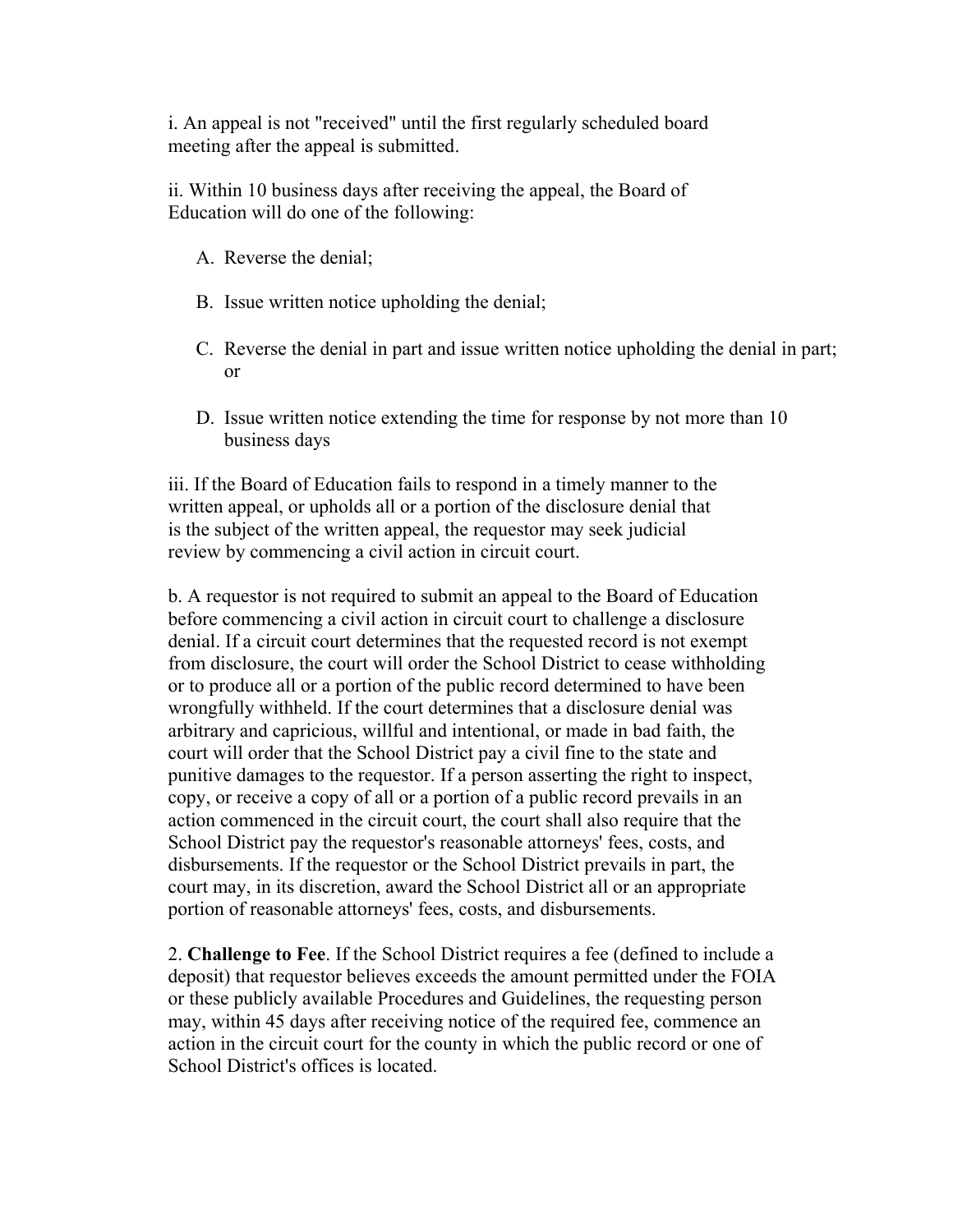a. If a court determines that the fee exceeds the amount permitted under the FOIA or these Procedures and Guidelines, the court will reduce the fee to the permissible amount (if any).

b. If the requesting person prevails in an action commenced under this section by receiving a reduction of 50% or more of the total fee, the court may, in its discretion, award all or an appropriate portion of reasonable attorneys' fees, costs, and disbursements.

c. If the court determines that the School District arbitrarily and capriciously violated FOIA by charging an excessive fee, or acted in bad faith, the court will order that the School District pay a civil fine to the state and punitive damages to the requestor.

### **F. Questions**

Any questions about these Written Procedures and Guidelines should be directed to the School District's FOIA Coordinator.

### **G. Attachments**

- 1. Sample FOIA Request Form
- 2. Sample Certificate of Non-Existence of Public Record
- 3. Standard Form for Detailed Itemization of Fee Amounts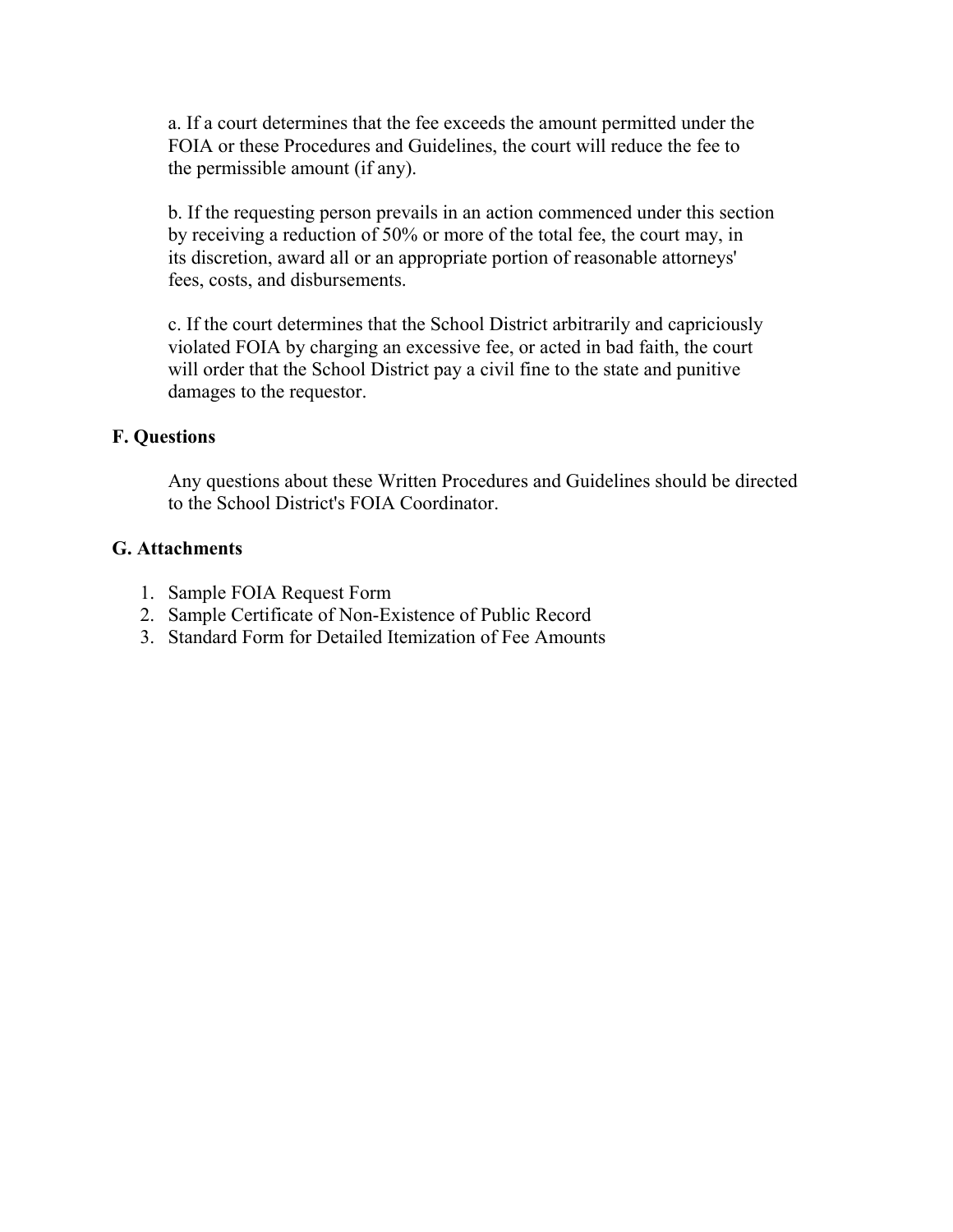#### **ATTACHMENT A SAMPLE FOIA REQUEST FORM**

June 30, 2015

#### [FOIA COORDINATOR NAME] [FOIA COORDINATOR ADDRESS]

Re: Freedom of Information Act Request

Dear FOIA Coordinator:

I am writing to request, pursuant to the Michigan Freedom of Information Act, MCL 15.231 et seq., [to inspect][to copy][to obtain copies of] the following public records:

[INSERT DESCRIPTION OF RECORDS SOUGHT]

**OPTIONAL**: Please provide a copy of the requested public records on [INSERT DESCRIPTION OF DESIRED NON-PAPER PHYSICAL MEDIUM, SUCH AS CD, FLASHDRIVE]*.*

**OPTIONAL:** Please waive or reduce the fee to search for or furnish copies of the requested public records on grounds that a waiver or reduction of the fee is in the public interest because searching for or furnishing copies of the public records can be considered as primarily benefiting the general public.

**OPTIONAL**: Please furnish the requested records without charge for the first \$20.00 of the fee because (A) I am receiving public assistance [INSERT SPECIFIC DESCRIPTION] or am unable to pay the fee because of indigence; (B) I am not making this request in conjunction with outside parties in exchange for payment or other remuneration; and (C) I have not previously received discounted copies of public records from the [DISTRICT][ISD ][ACADEMY] twice during this same calendar year.

**OPTIONAL**: Please furnished the requested records without charge for the first \$20.00 of the fee because (A) this request is made directly on behalf of a nonprofit corporation formally designated by the State of Michigan to carry out activities under subtitle C of the Developmental Disabilities Assistance and Bill of Rights Act of 2000, Public Law 106-402, and the Protection and Advocacy for Individuals with Mental Illness Act, Public Law 99-319, or their successors, or on behalf of its clients; (B) this request is made for a reason wholly consistent with the mission and provisions of those laws under section 931 of the Mental Health Code, 1974 PA 258, MCL 330.1931; and (C) this request is accompanied by documentation of designation by the state.

**OPTIONAL**: I am writing to request, pursuant to the Michigan Freedom of Information Act, MCL 15.231 et seq. to subscribe for up to six months to the following future issuances of public records created, issued, or disseminated by [DISTRICT][ISD][ACADEMY] on a regular basis: [INSERT SPECIFIC DESCRIPTION].

Please contact me if you have any questions.

Sincerely, [REQUESTOR NAME] [REQUESTOR ADDRESS] [REQUESTOR EMAIL] [REQUESTOR PHONE NUMBER]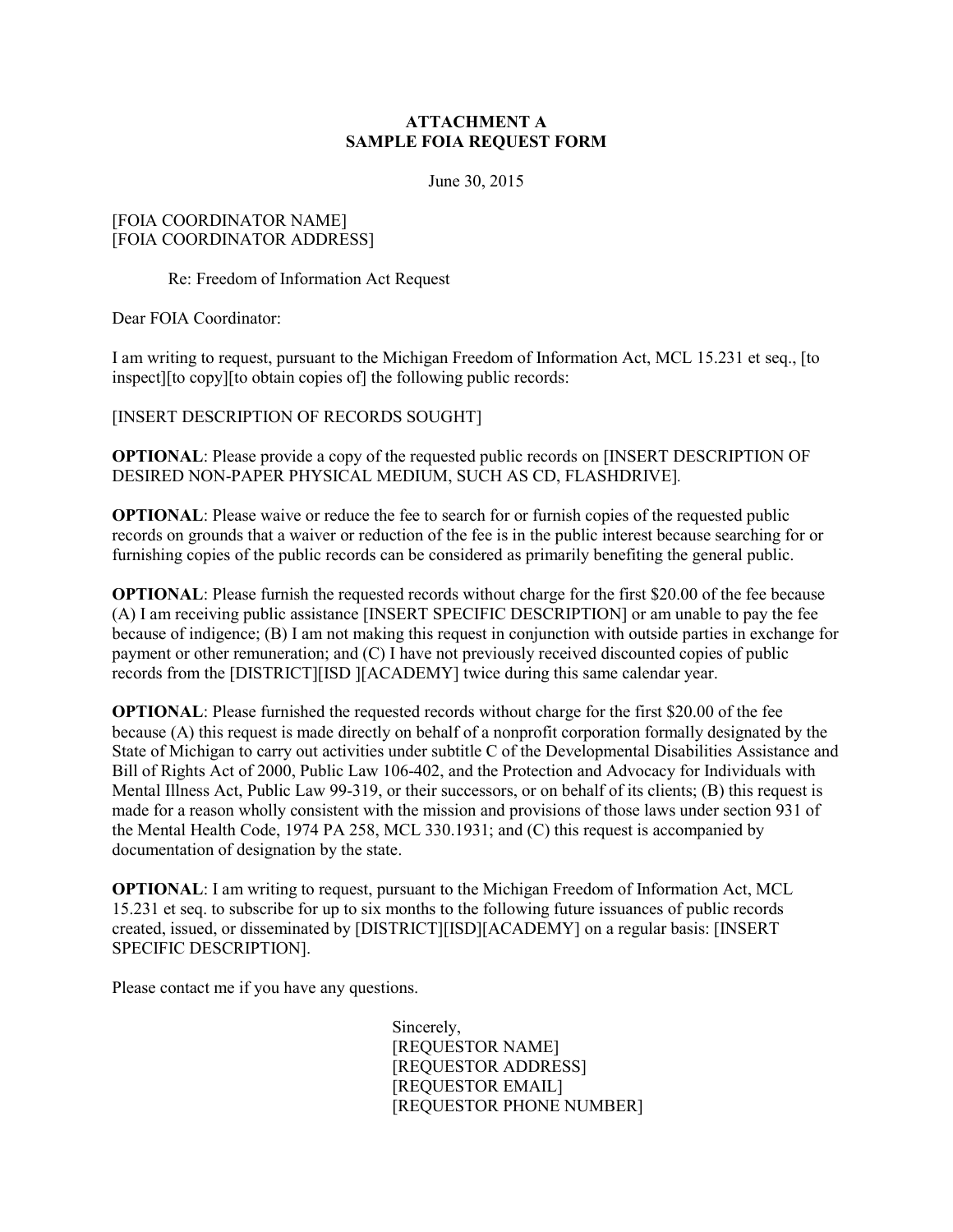#### **ATTACHMENT B SAMPLE CERTIFICATE OF NON-EXISTENCE OF PUBLIC RECORD**

June 30, 2015

#### [REQUESTOR'S NAME] REQUESTOR'S ADDRESS]

Re: Freedom of Information Act Request Dated  $\qquad \qquad , 20$ 

Dear Mr./Ms.  $\vdots$ 

The [NAME OF PUBLIC BODY] is in receipt of your letter dated  $, 20$ , regarding a request under the Michigan Freedom of Information Act ("FOIA"). Your letter was received on [INSERT STATUTORY RECEIPT DATE). You requested [INSERT DESCRIPTION OF RECORDS SOUGHT].

I hereby certify, pursuant to Section 5(4)(b) of the FOIA, that your FOIA request is denied because, to the best of my knowledge, information and belief, no public records exist as of [INSERT STATUTORY RECEIPT DATE], under the name(s) set forth in your request as detailed below, nor under another name reasonably known to the School District. MCL 15.235(4)(b).

#### **RIGHT TO APPEAL DISCLOSURE DENIAL AND RECOVER ATTORNEYS FEES AND COSTS**

If a public body makes a final determination to deny all or a portion of a FOIA request, the requesting person may do one of the following at his or her option:

(1) Submit to the "head of the public body (the School Board) a written appeal that specifically states the word "appeal" and identifies the reason or reasons for reversal of the disclosure denial; or

(2) Commence an action in the circuit court to compel the public body's disclosure of the public records.

If a person asserting the right to inspect, copy, or receive a copy of all or a portion of a public record prevails in an action commenced under section 10 of the FOIA, the court shall award reasonable attorneys' fees, costs, and disbursements. If the person or public body prevails in part, the court may, in its discretion, award all or an appropriate portion of reasonable attorneys' fees, costs, and disbursements. The award shall be assessed against the public body liable for damages that kept or maintained the public record as part of its public function.

If the circuit court determines in an action commenced under Section 10 of the FOIA that the School District arbitrarily and capriciously violated the FOIA by refusal or delay in disclosing or providing copies of a public record, or that the School District willfully and intentionally failed to comply with the FOIA or otherwise acted in bad faith, the court shall award, in addition to any actual or compensatory damages, punitive damages as prescribed in the FOIA to the person seeking the right to inspect or receive a copy of a public record. The damages shall not be assessed against an individual, but shall be assessed against the next succeeding public body that is not an individual and that kept or maintained the public record as part of its public function.

*A full explanation of your right to seek either appeal or judicial review is set forth in Section 10 of the FOIA, MeL 15.240.*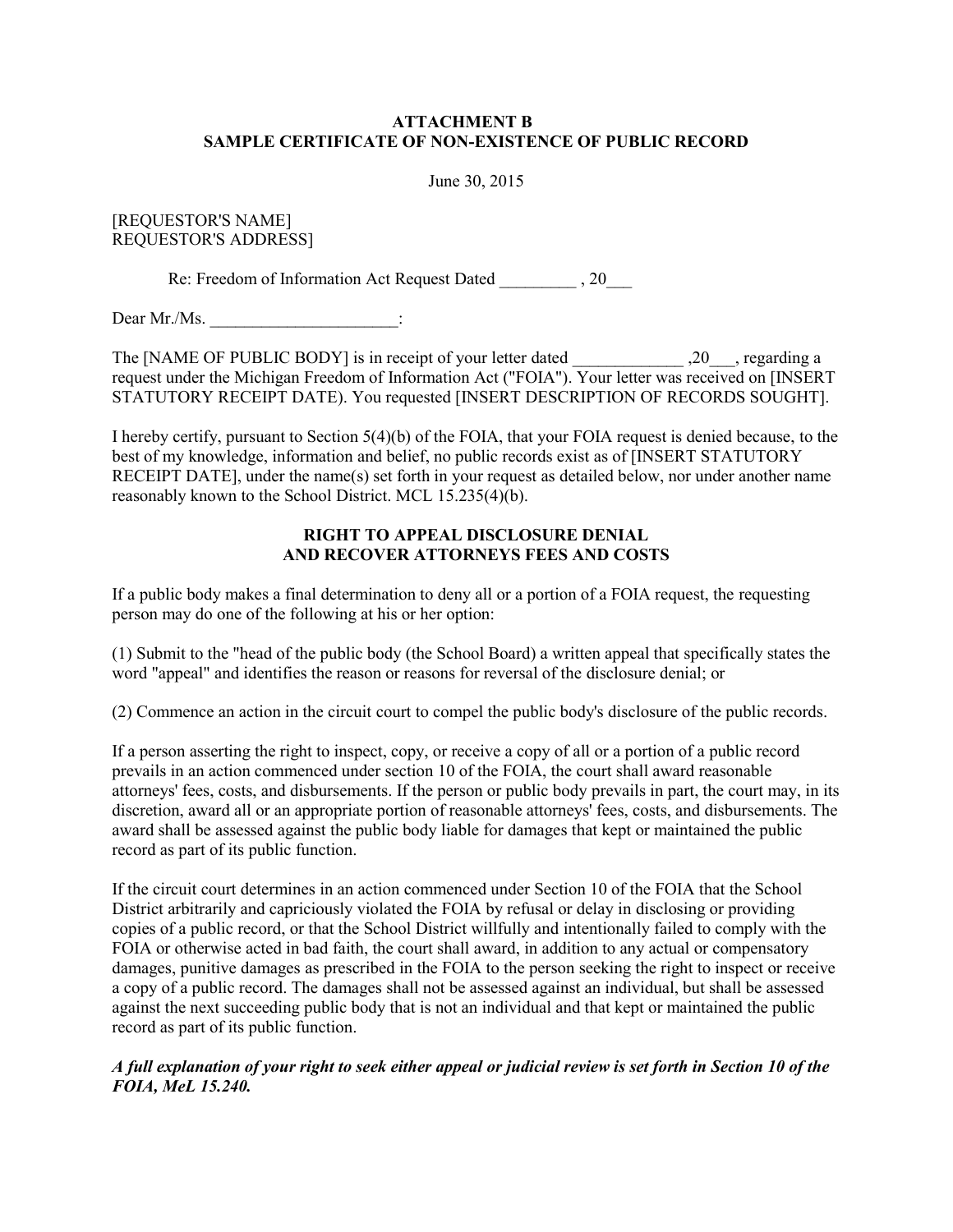A copy of the School District's FOIA Procedures and Guidelines is available on the School District's website at [http://www.okemosk12.net](http://www.okemosk12.net/)

Very truly yours,

By:\_\_\_\_\_\_\_\_\_\_\_\_\_\_\_\_\_\_\_\_\_\_\_\_\_\_\_\_\_\_\_\_\_\_\_\_\_\_\_\_

[INSERT NAME] FOIA Coordinator Okemos Public Schools